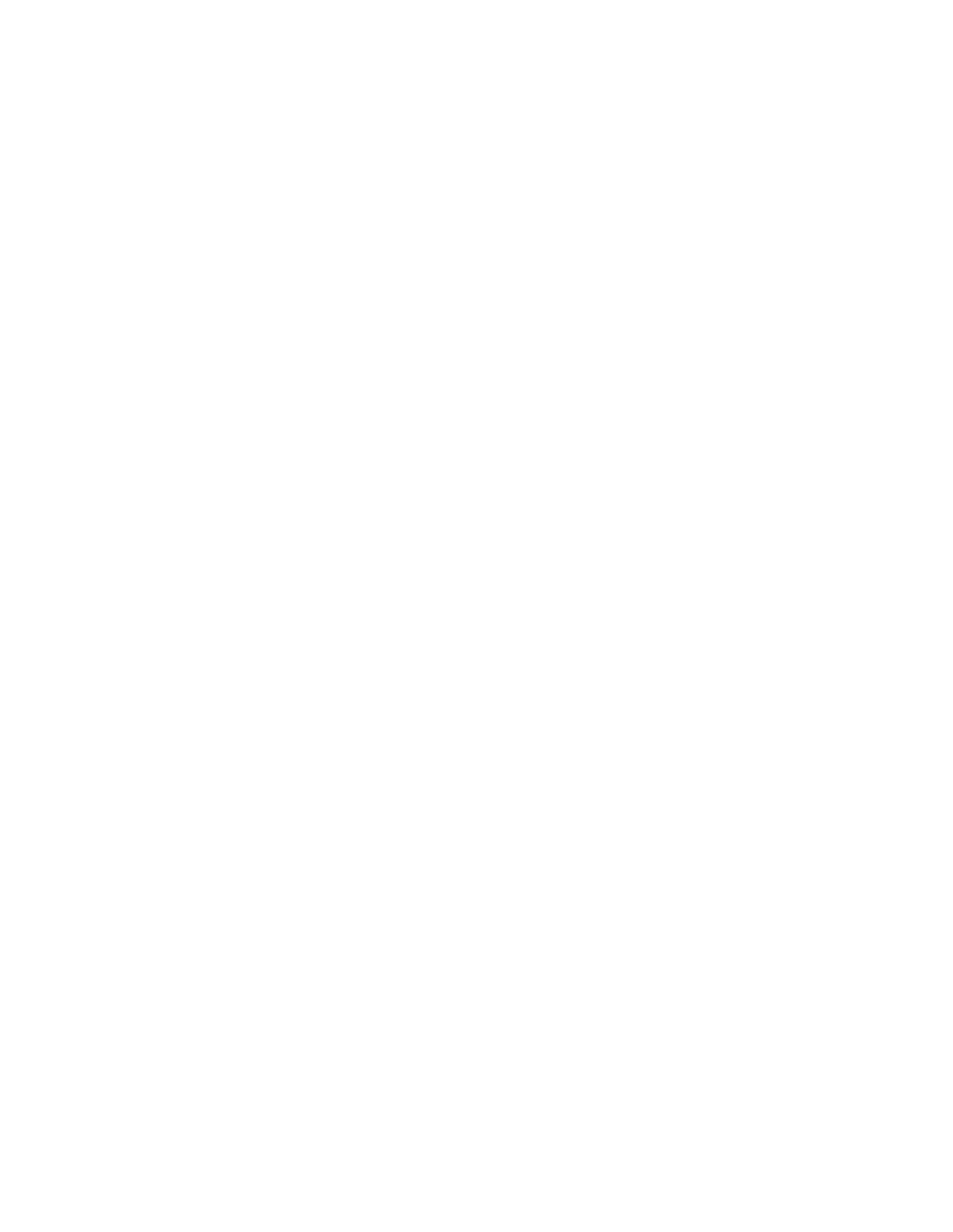#### **Ellen Ruth Harrison**

### **The Time Between**

for Piano 2020

**1. A Hint of Gold**

**2. Blue Streak**

**3. A Deepening Violet**

**This work was jointly commissioned by Ohio Music Teachers Association and Music Teachers National Association in 2020 and was scheduled to be premiered in June 2020 at the OhioMTA Conference at Ohio University in Athens, Ohio. Concert cancelled due to COVID19 pandemic. Premiere occurred by video upload to OhioMTA website in November 2020.**

I am deeply grateful to MTNA and OMTA for the opportunity to write this work for solo piano that was scheduled to be premiered at the June 2020 conference before COVID-19 wreaked havoc on the entire world. I hope that our continued involvement in the arts will help lift our spirits in these perilous times. We are weary, and we need to have a space where we can find peace within ourselves.

*The Time Between* consists of three movements: two lyrical, atmospheric outer movements framing a dynamic, somewhat kaleidoscopic one. Their titles reflect the colors and moods one might find in the time between day and night, whether at dawn or dusk. This time is a time of change, or transition, much like our present situation in which we find ourselves between our former and our future lives. This does not mean that we are static, just between and searching for new ways to be.

Each movement hovers around G minor, although the third movement vacillates a bit between D and G minor. In each of the three, however, a foreign element briefly unsettles the harmonic foundation before returning to more familiar territory.

I have dedicated this piece to two dear friends, Jessica Madsen and Elaine Leung-Wolf, both extraordinary pianists, who were among the first friends I made when I moved to Cincinnati. Jessica will give the premiere of the work written in memory of Elaine, who passed away earlier this year. This piece is a celebration of our friendship.

> Duration: circa 14 minutes ellenruthharrison.com ellen.harrison@uc.edu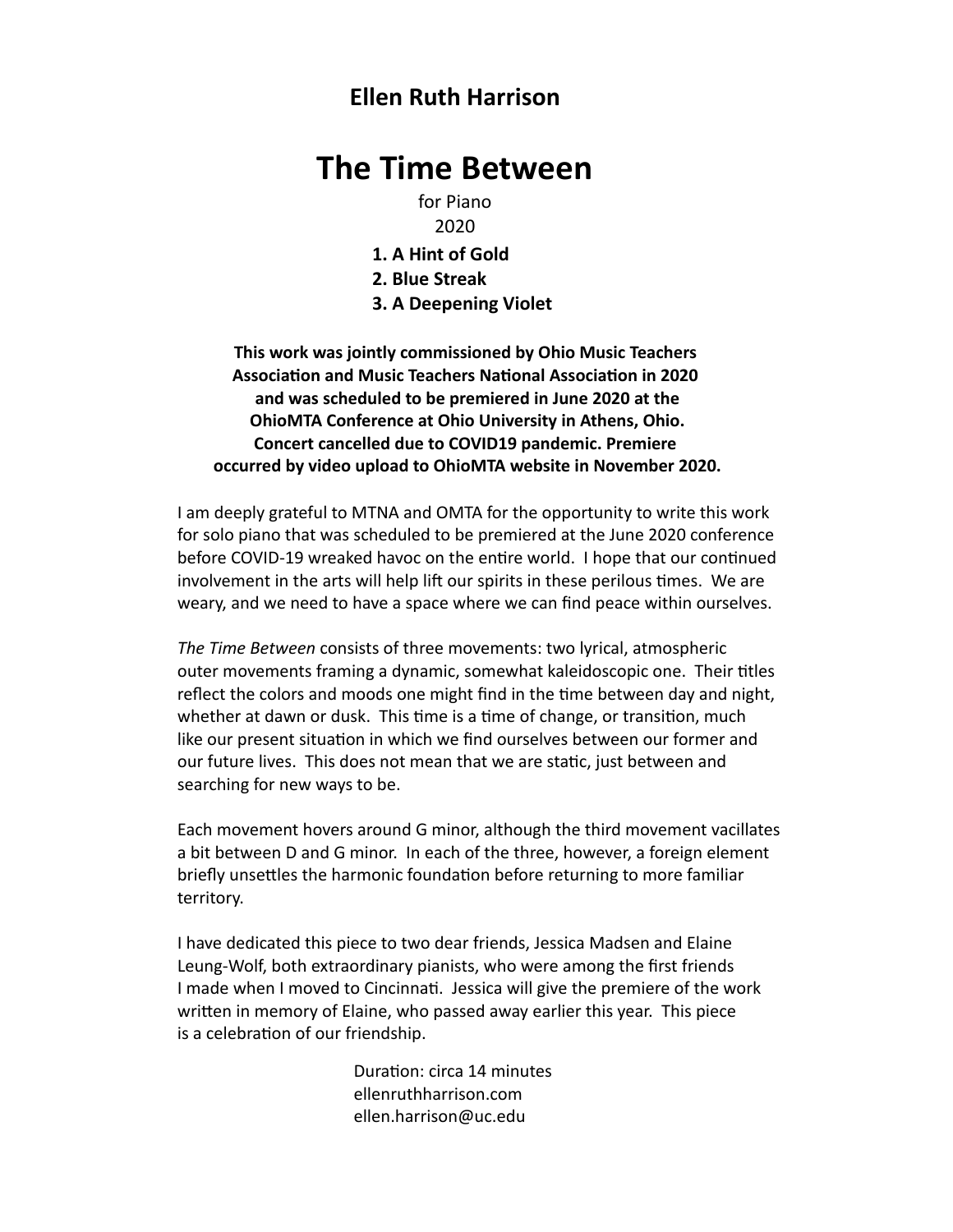*Commissioned by Music Teachers National Association and Ohio Music Teachers Association for Jessica Madsen in memory of Elaine Leung-Wolf*

#### A Hint of Gold The Time Between

Ellen Ruth Harrison









but no break in sound

© 2020 Ellen Ruth Harrison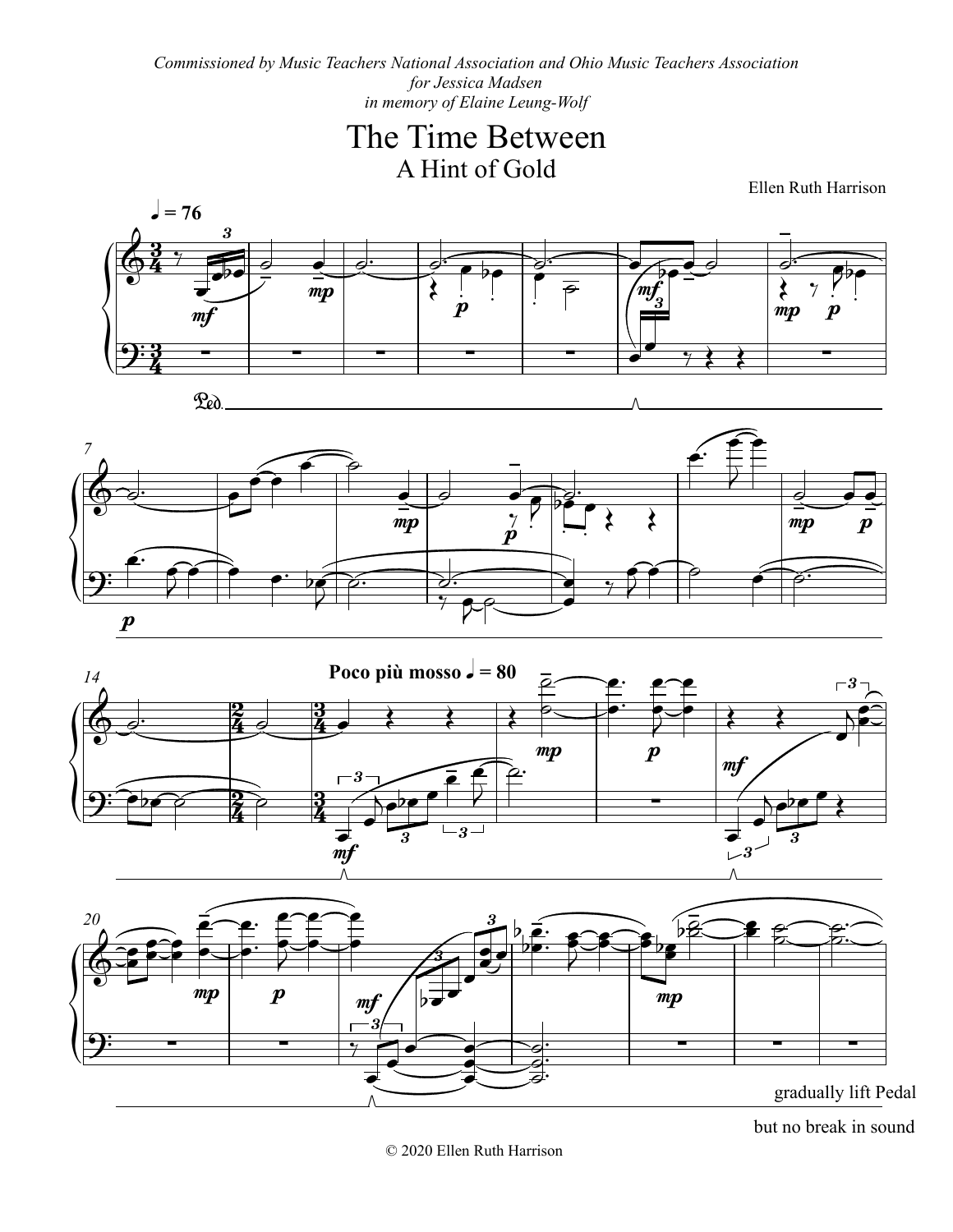





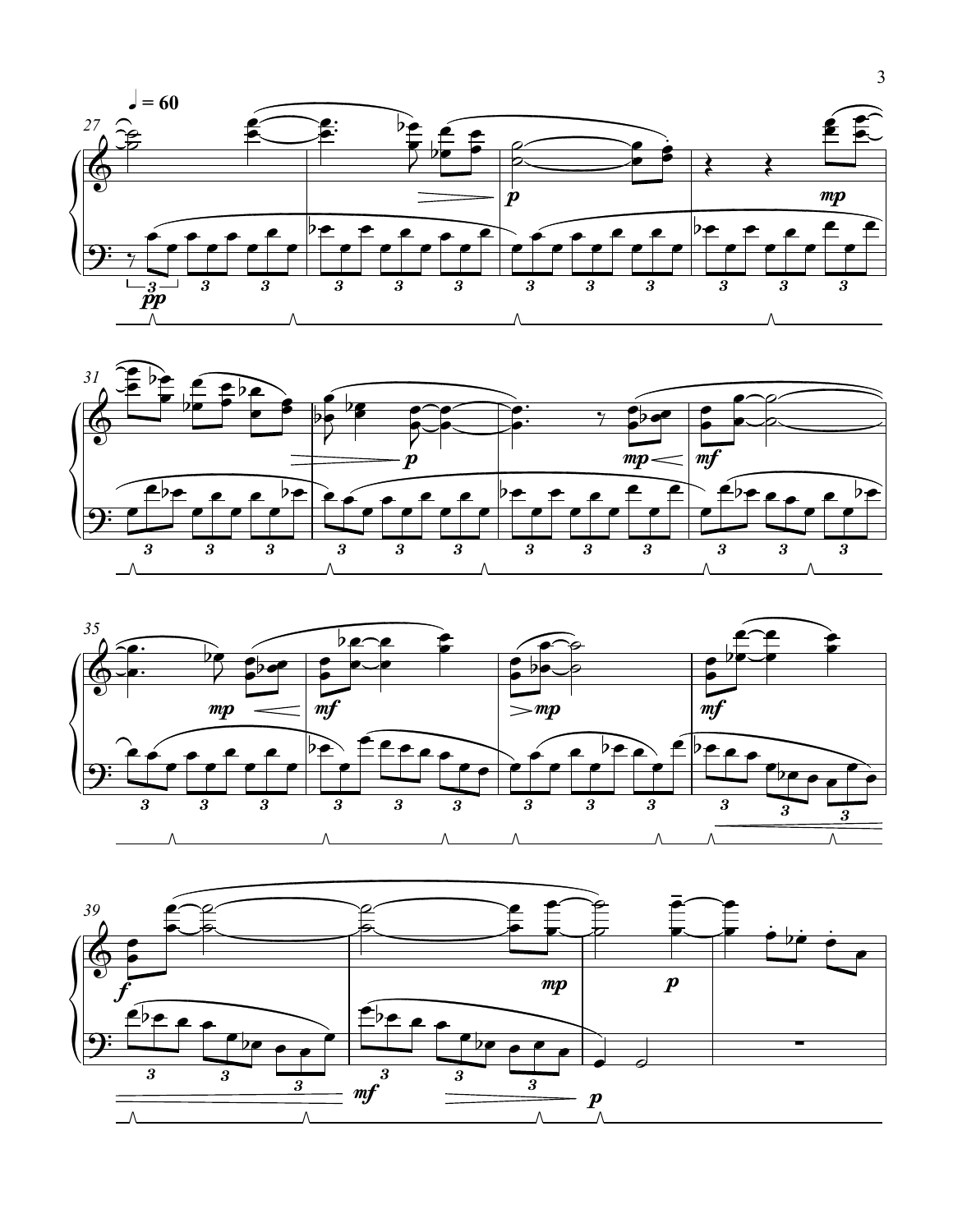





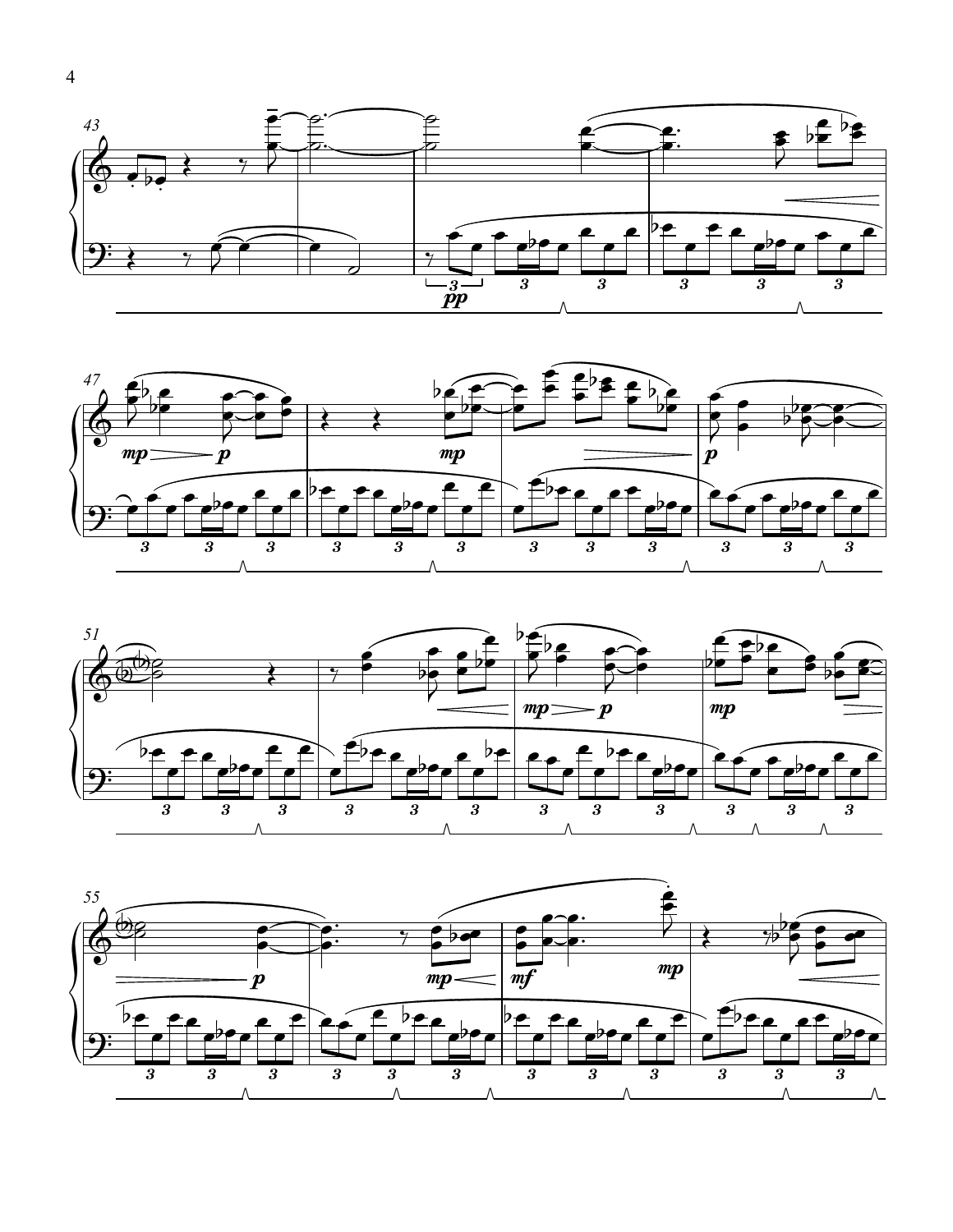





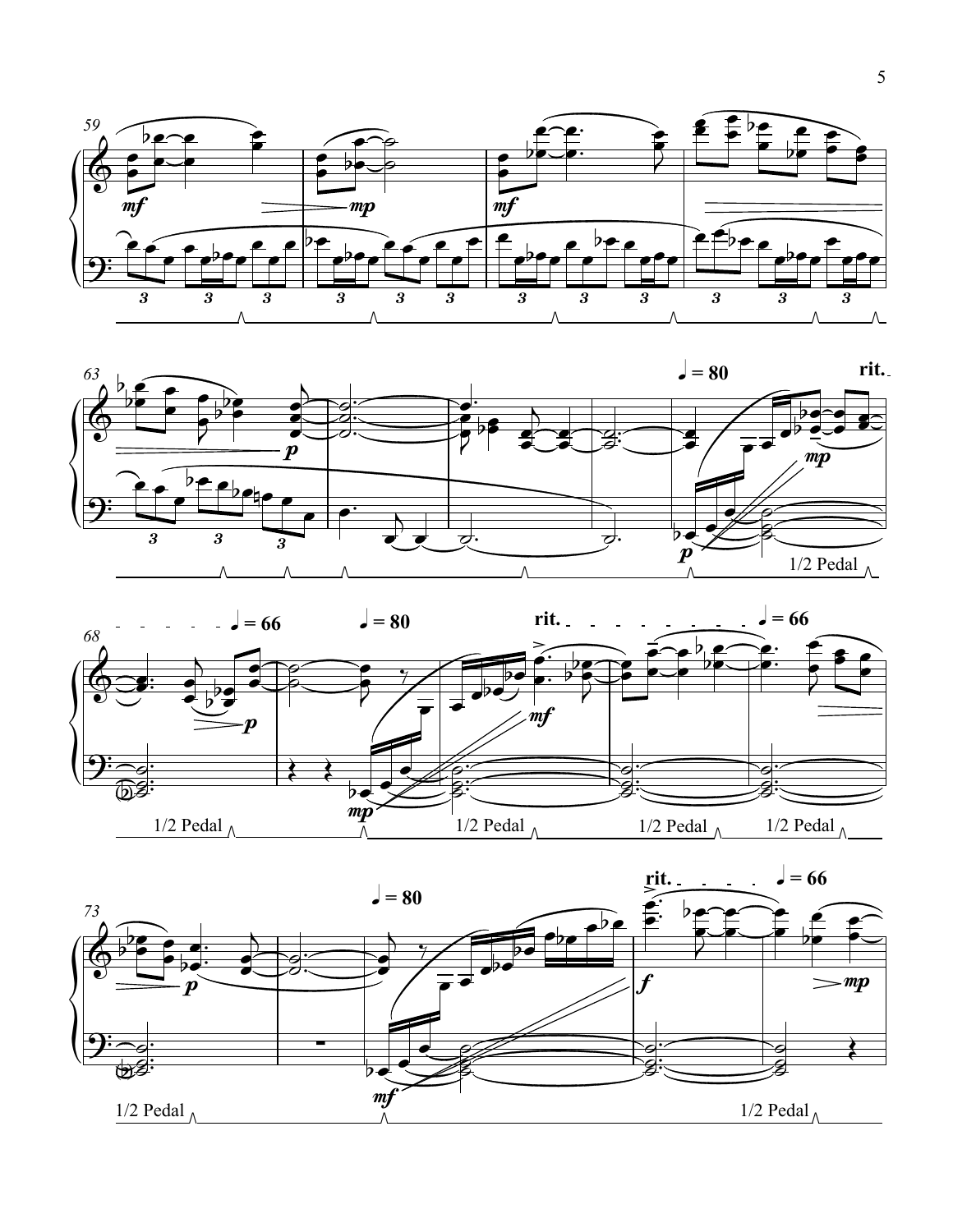





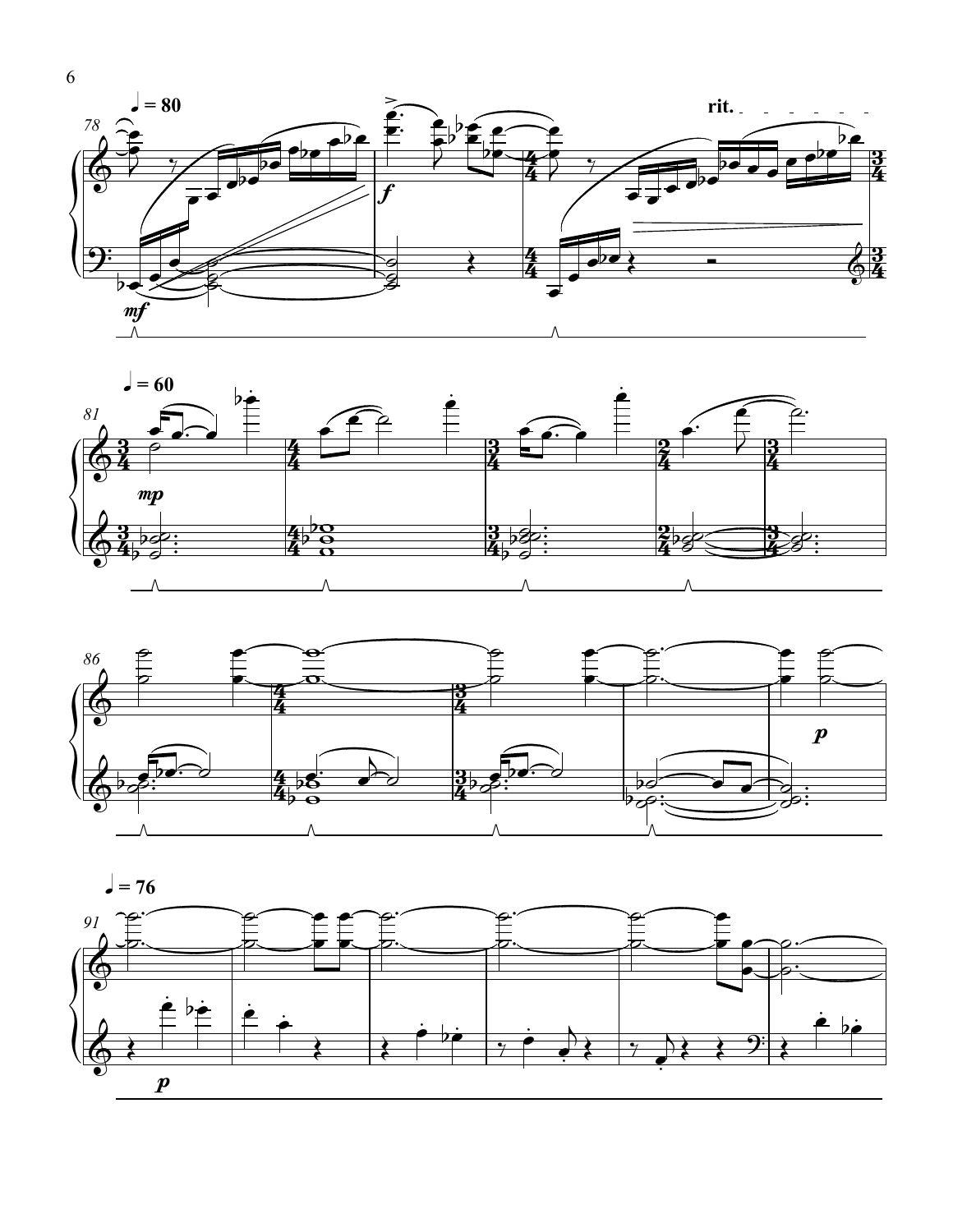



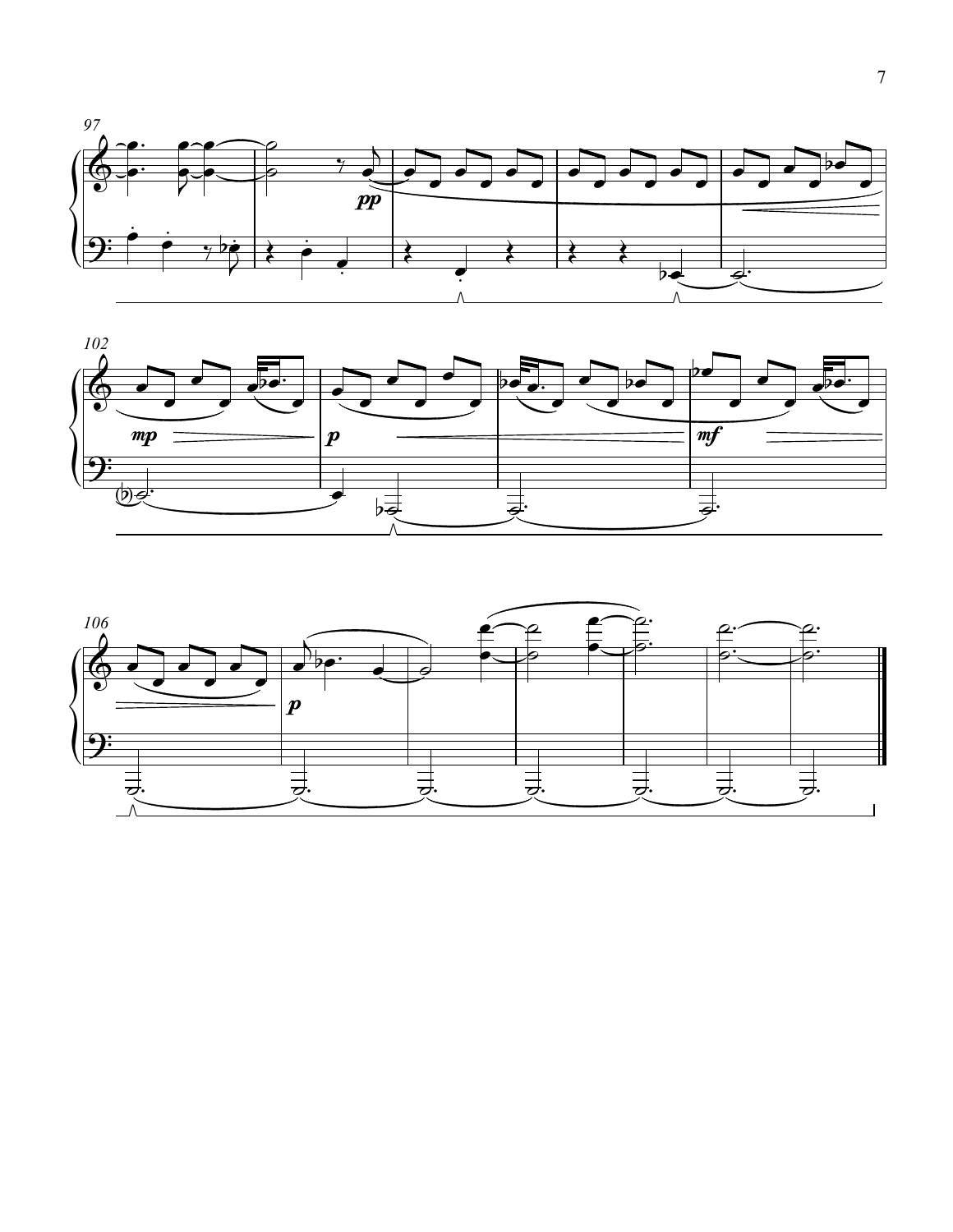*(This page has been intentionally left blank to facilitate page turns.)*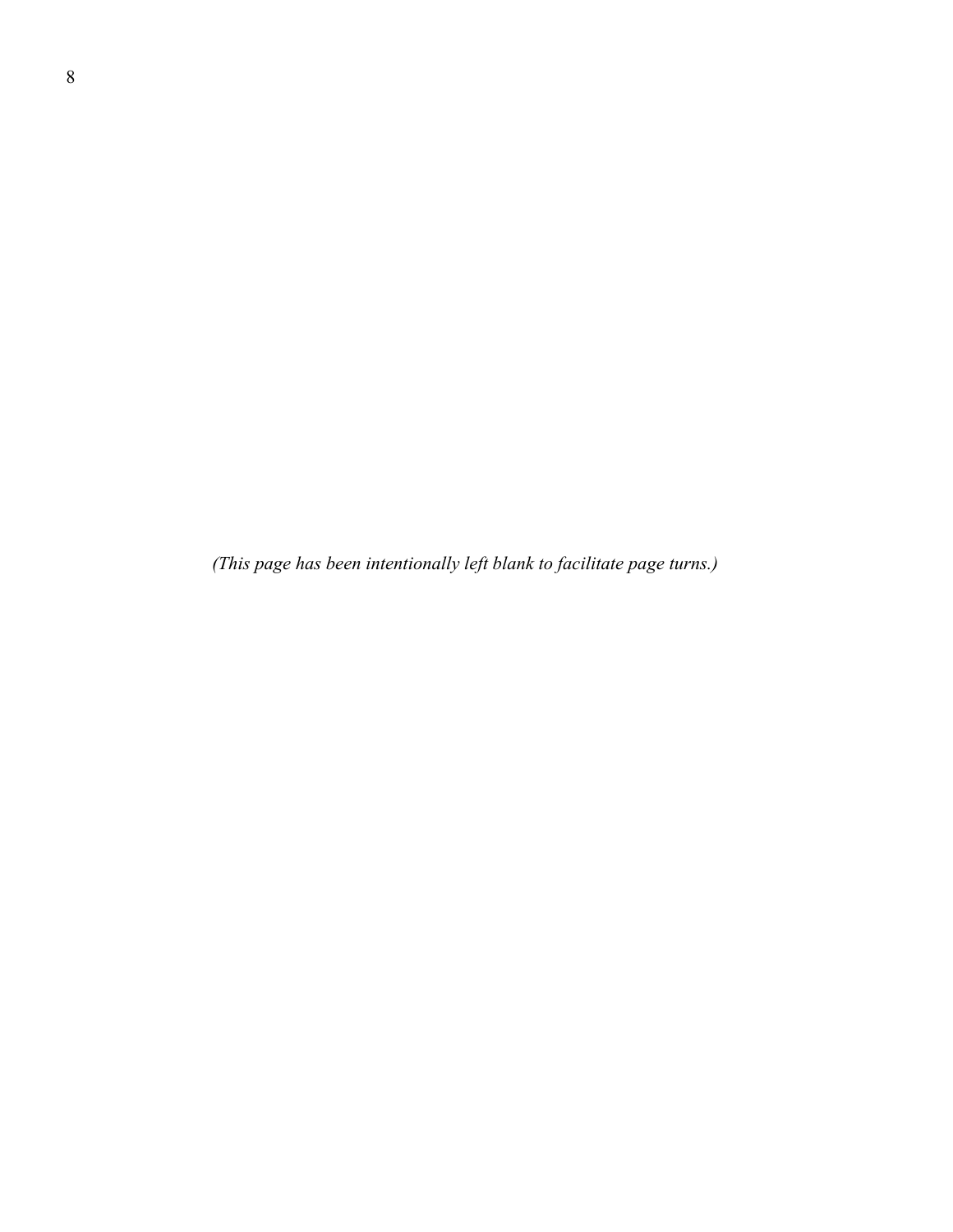**Blue Streak** 











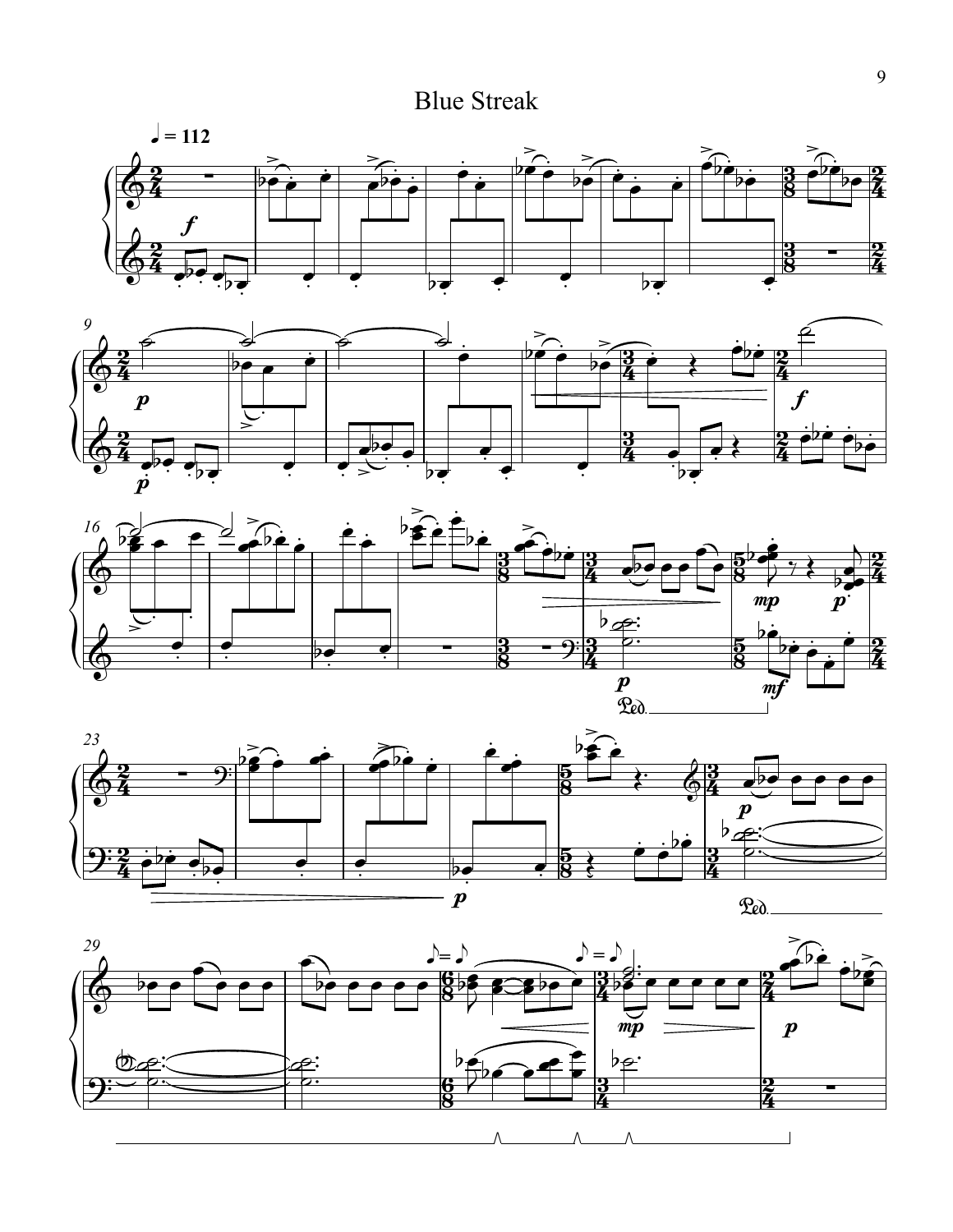







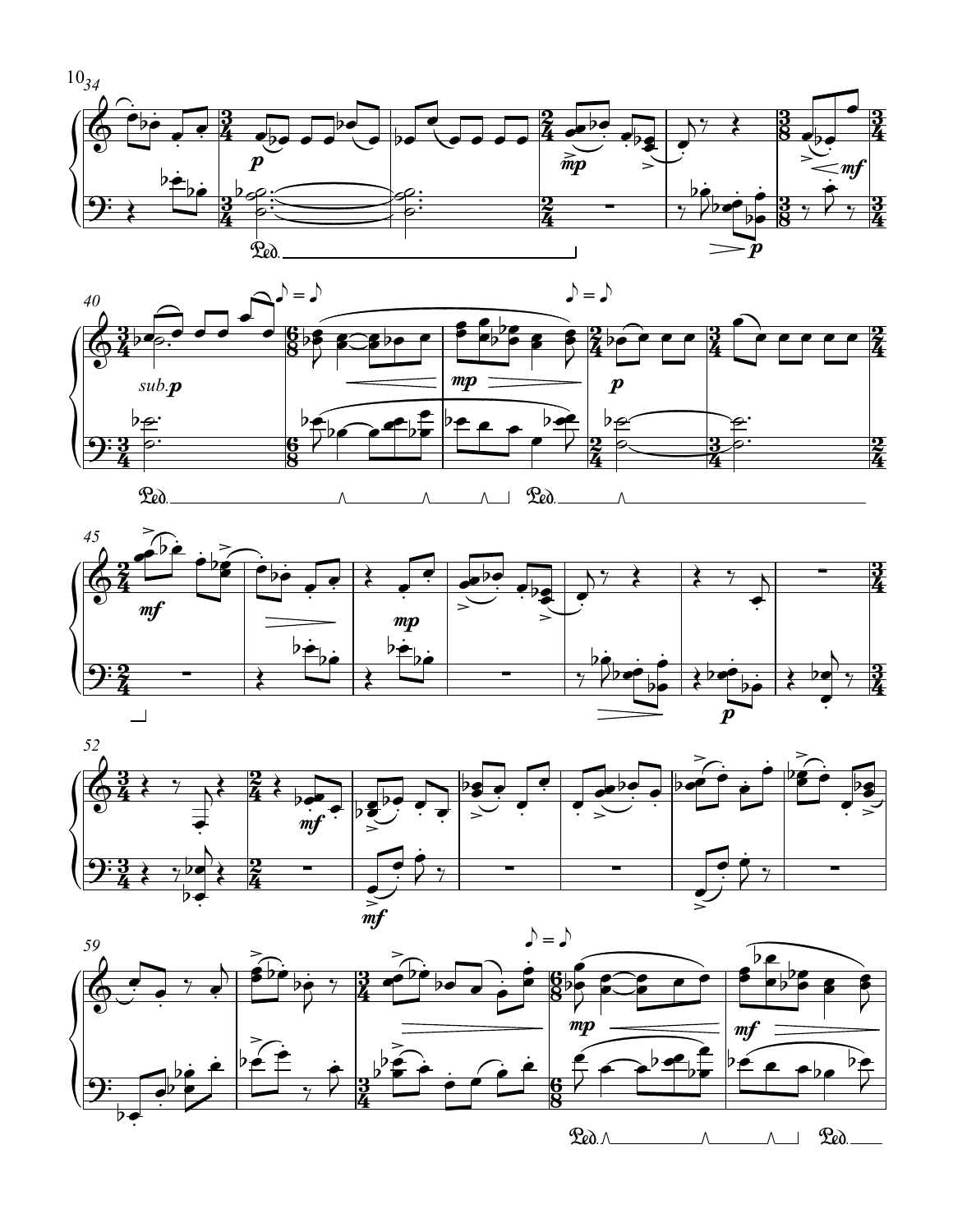







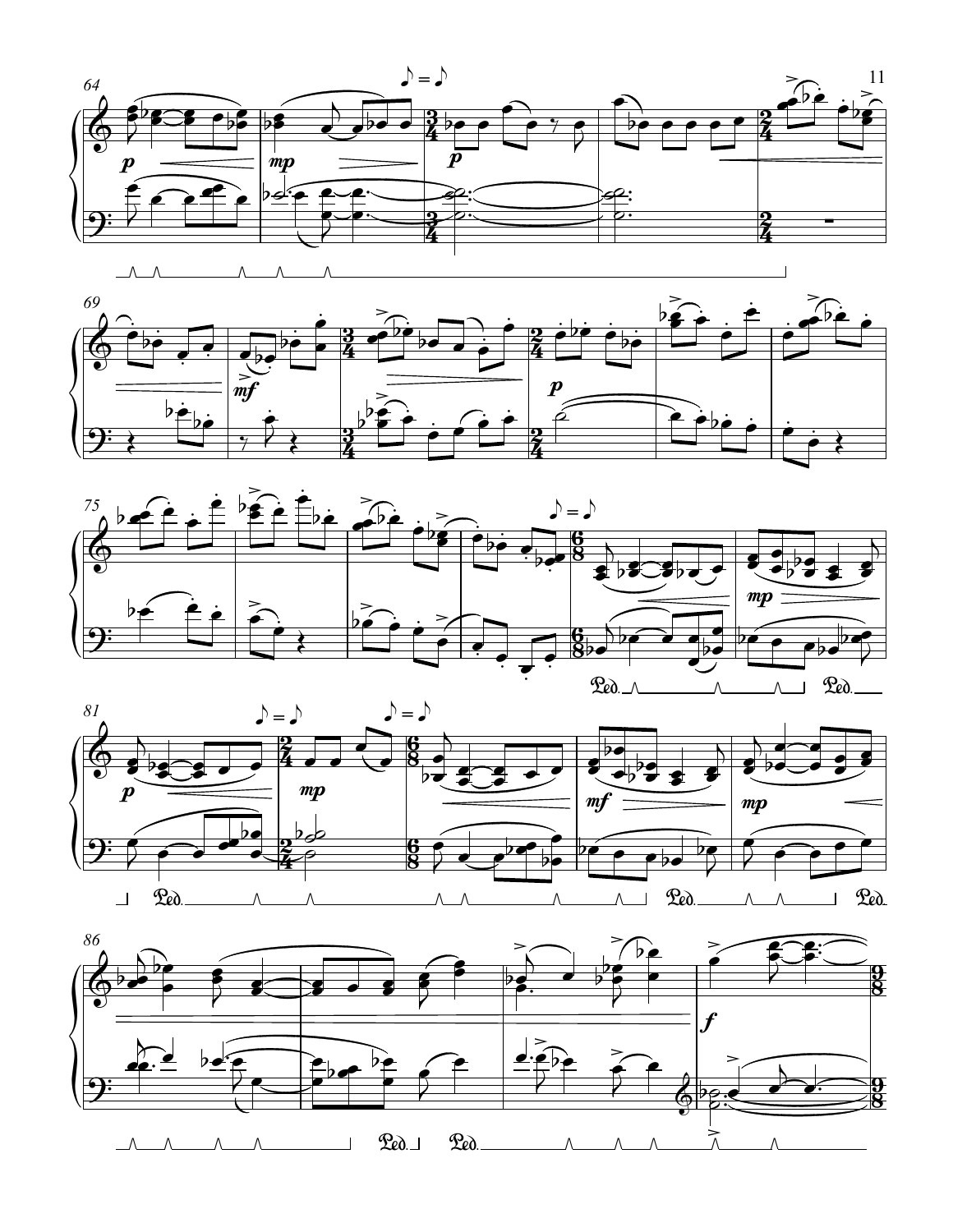







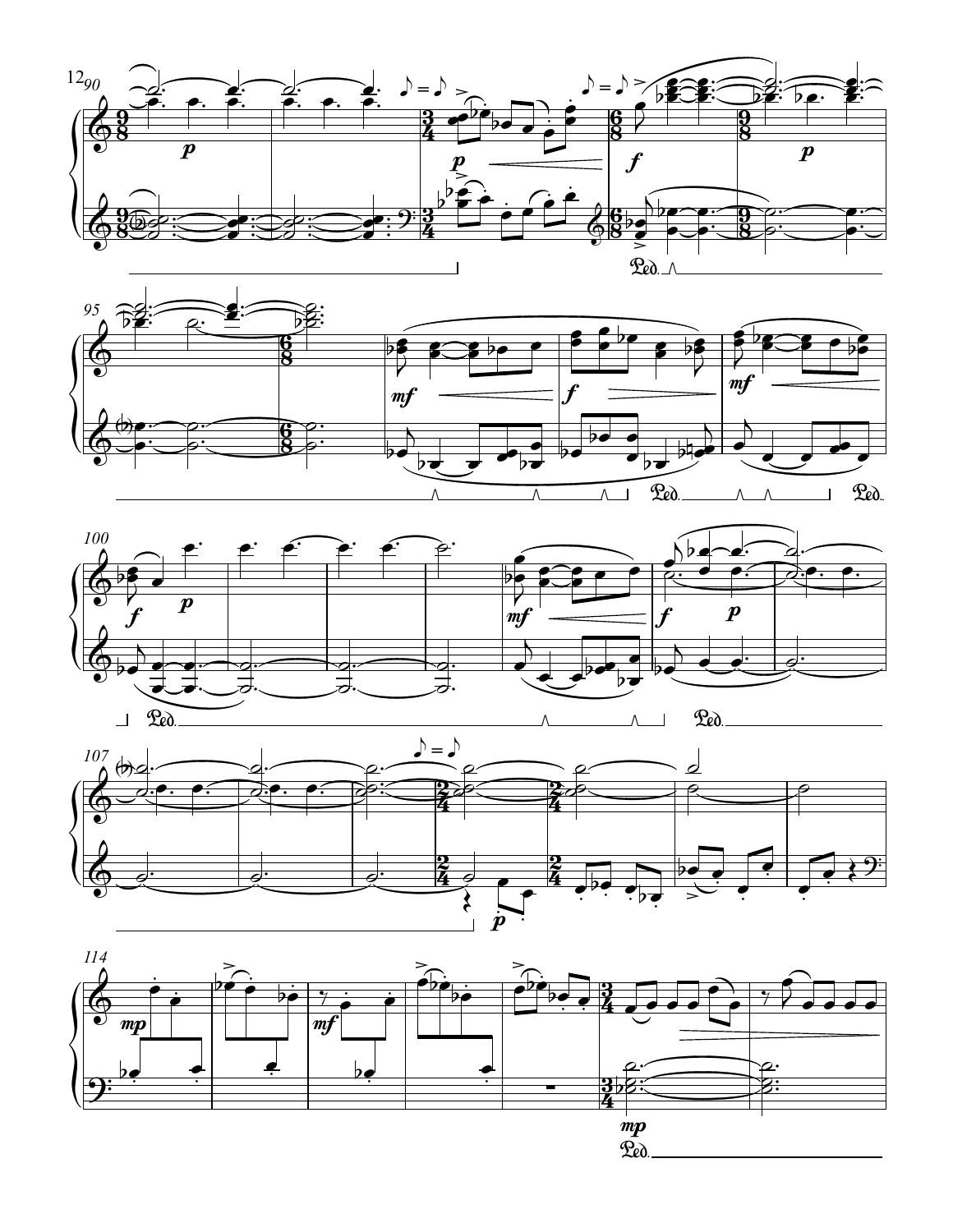





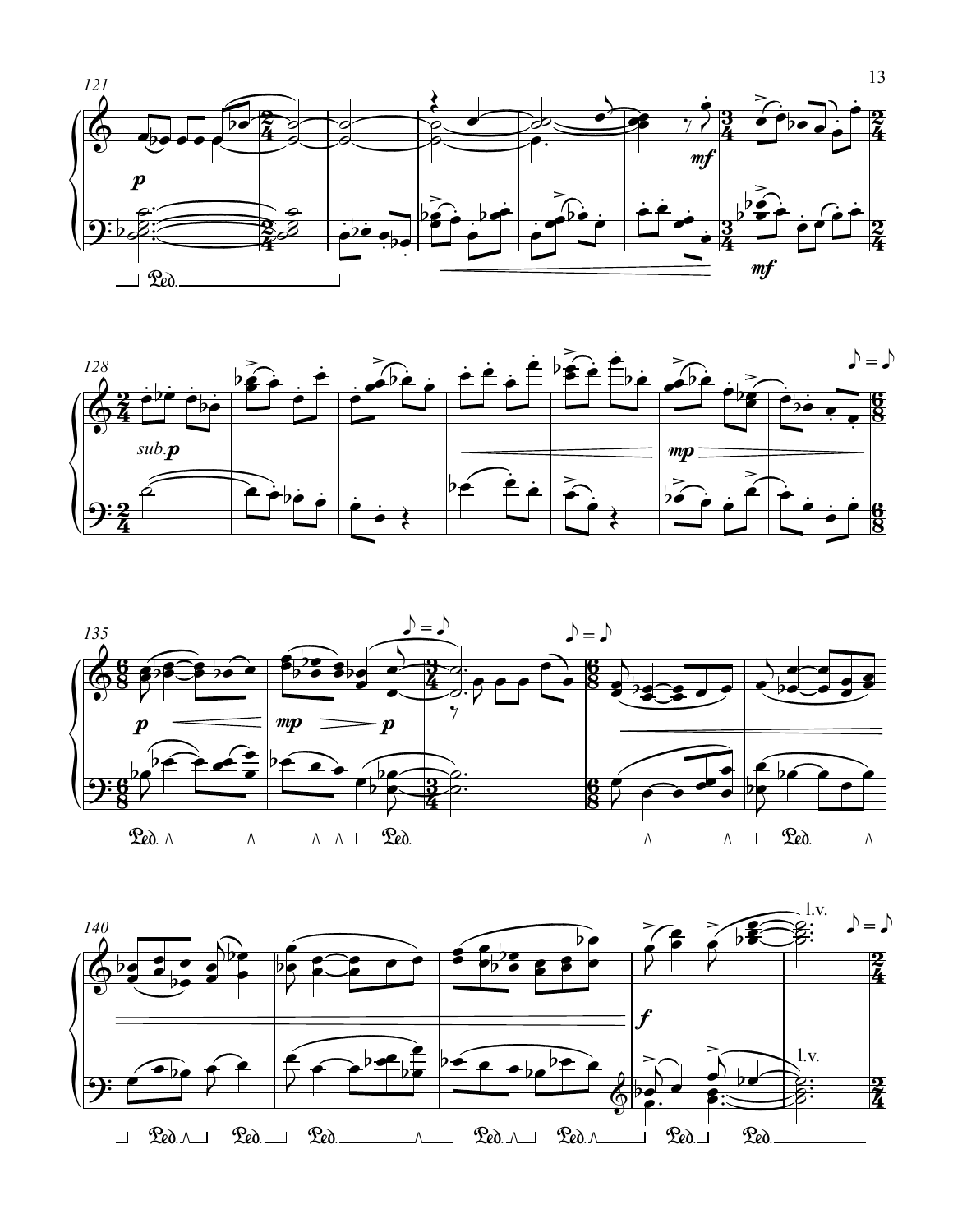





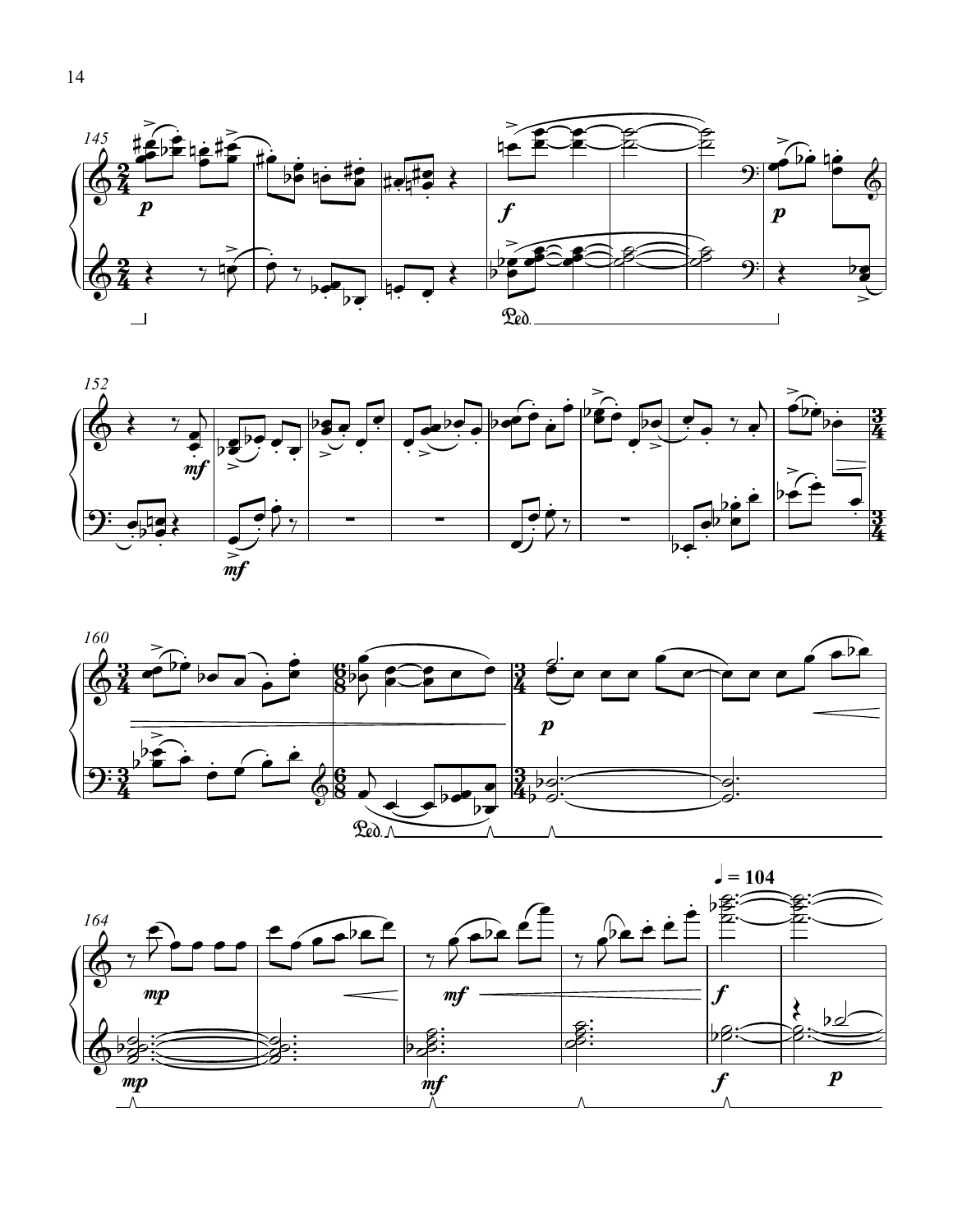



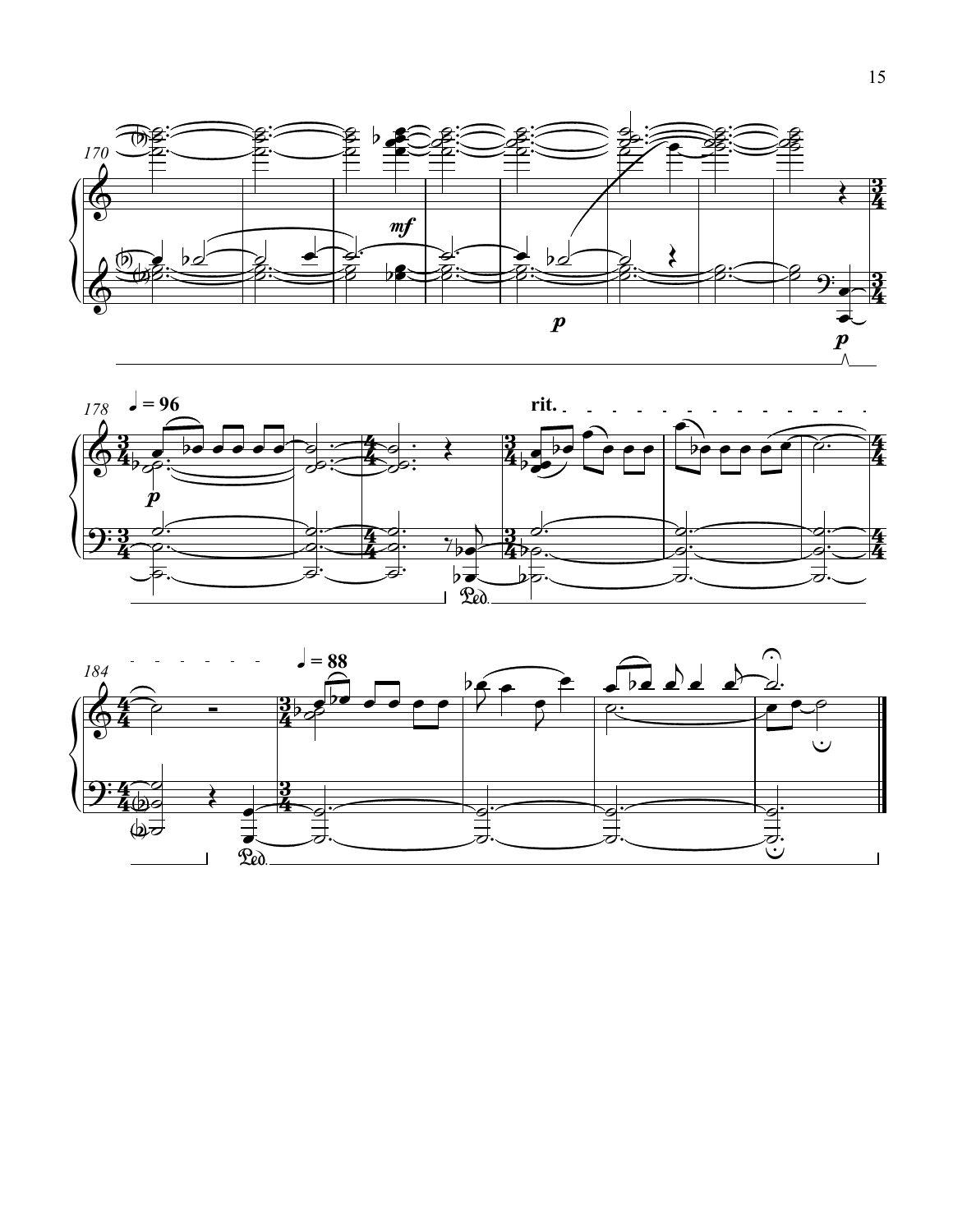## A Deepening Violet







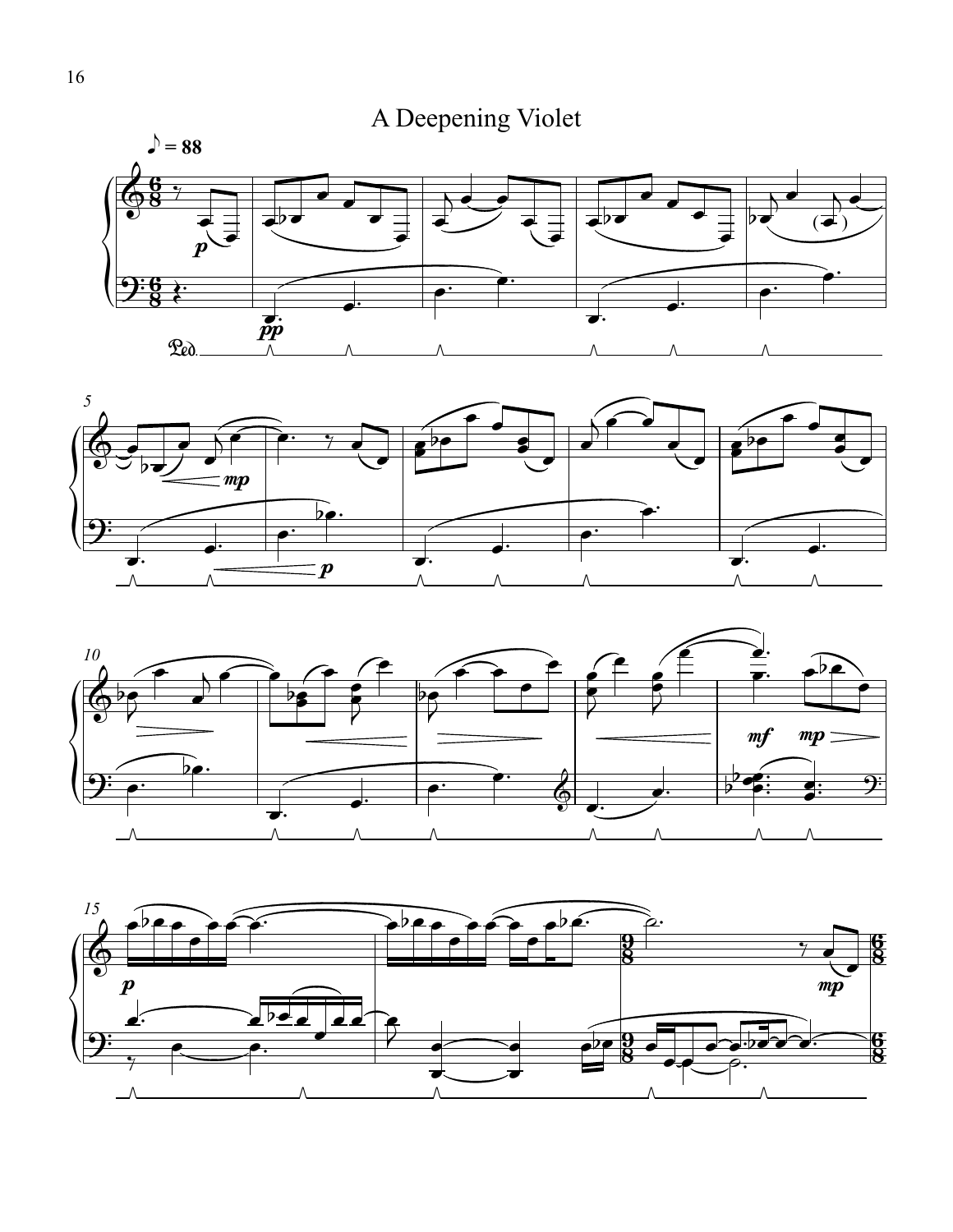